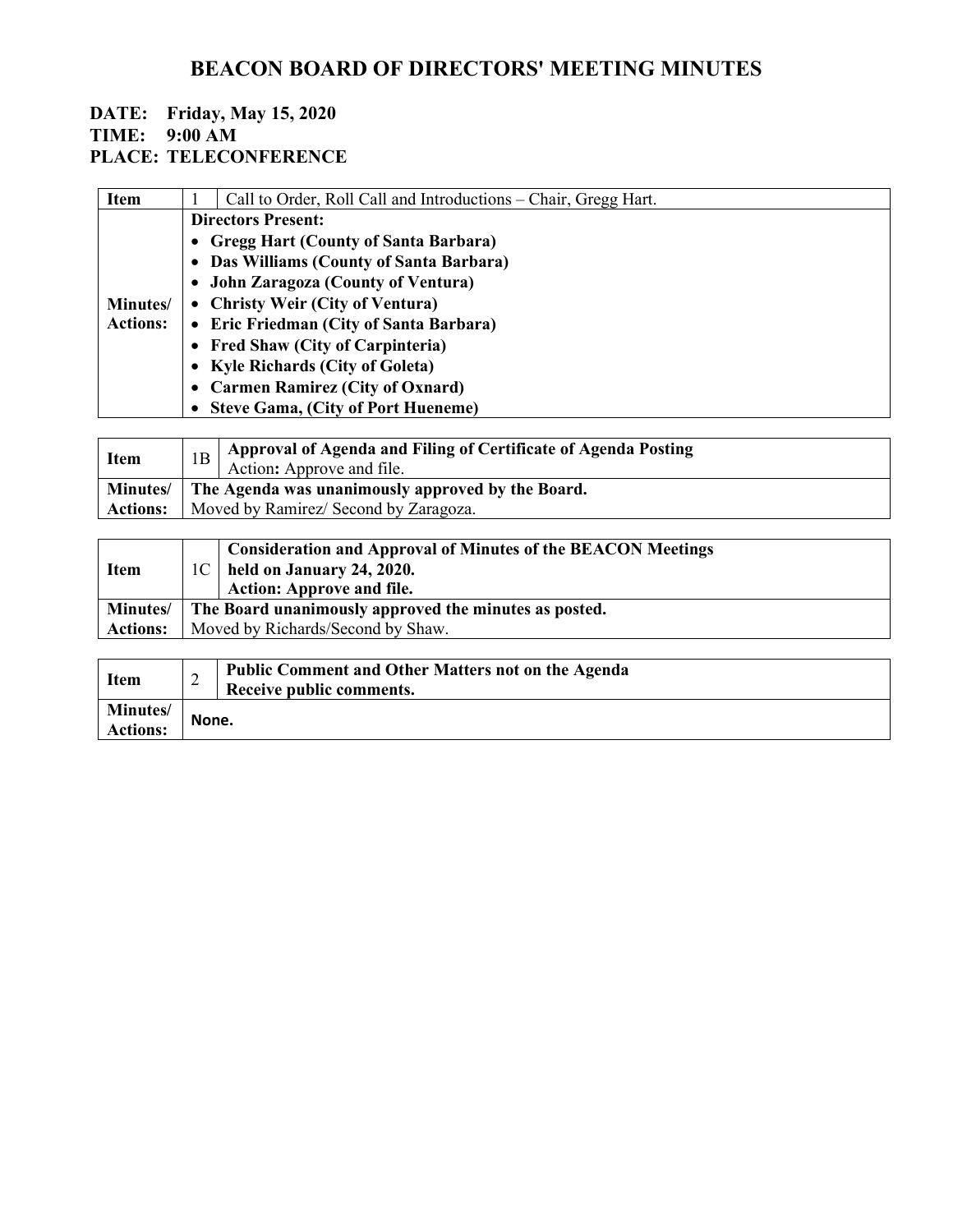#### **DATE: Friday, May 15, 2020 TIME: 9:00 AM PLACE: TELECONFERENCE**

|                 |                                                                                              | Projects                                                                                          |  |
|-----------------|----------------------------------------------------------------------------------------------|---------------------------------------------------------------------------------------------------|--|
|                 |                                                                                              | <b>Mondo's Cove Beach Access Stairway Improvement</b>                                             |  |
|                 |                                                                                              | i. Approve and authorize the Executive Director to execute Amendment No. 1 to the                 |  |
|                 |                                                                                              | Agreement with Jensen Design & Survey, Inc. to increase the scope of work to include              |  |
|                 |                                                                                              | a survey of the Mean High Tide Line, to increase funding by \$3,000 for a revised total           |  |
| <b>Item</b>     | 4A                                                                                           | amount not to exceed \$62,823 without a change to term ending June 30, 2020; and                  |  |
|                 |                                                                                              | ii. Approve and authorize the Executive Director to execute a Letter Agreement,                   |  |
|                 |                                                                                              | substantially similar to the one attached, with the Chicago Title Company for                     |  |
|                 |                                                                                              |                                                                                                   |  |
|                 |                                                                                              | preparation of a preliminary title report to determine easements and property                     |  |
|                 |                                                                                              | entitlements for an amount not to exceed \$2,000, a term ending by June 30, 2020,                 |  |
|                 |                                                                                              | upon review and concurrence of legal counsel.                                                     |  |
|                 |                                                                                              | Mr. Marc Beyeler reported that this project is funded through the Coastal Commission Impact       |  |
|                 |                                                                                              | mitigation fund. In January, the Board approved a contract with Jensen Design to prepare a design |  |
|                 | for the project. Since January, the Jensen team has been completing a variety of tasks under |                                                                                                   |  |
|                 | the Jensen Agreement and BEACON staff were tasked with compiling all property and            |                                                                                                   |  |
|                 | permitting information and requirements to complement the Jensen work. As the design         |                                                                                                   |  |
|                 | effort has progressed, it has become apparent that current entitlements and property         |                                                                                                   |  |
|                 |                                                                                              | ownership information needed for the project is incomplete. Staff is recommending the             |  |
|                 |                                                                                              | Board approve two additional authorizations to allow for the collection of needed property        |  |
|                 |                                                                                              | information, including an updated preliminary title report to be prepared by Chicago Title        |  |
|                 |                                                                                              |                                                                                                   |  |
| Minutes/        | Company and a boundary survey to establish the extent and location of the current mean       |                                                                                                   |  |
| <b>Actions:</b> | high tide line (MHT) by Jensen Design and Survey. This information is essential to           |                                                                                                   |  |
|                 | understand the full extent of needed permissions, approvals and permits required to install  |                                                                                                   |  |
|                 |                                                                                              | and operate a public access stairway improvement at Mondo's Cove beach.                           |  |
|                 |                                                                                              |                                                                                                   |  |
|                 |                                                                                              | Director Williams indicated that this project was especially important for Mondo's Cove           |  |
|                 |                                                                                              | which is a destination for both Santa Barbara and Ventura County residents and especially         |  |
|                 |                                                                                              | for kids wanting to learn to surf.                                                                |  |
|                 |                                                                                              |                                                                                                   |  |
|                 |                                                                                              | <b>BOARD ACTIONS: The Board approved unanimously the Recommended Action.</b>                      |  |
|                 |                                                                                              | Moved by Gama/Second by Zaragoza.                                                                 |  |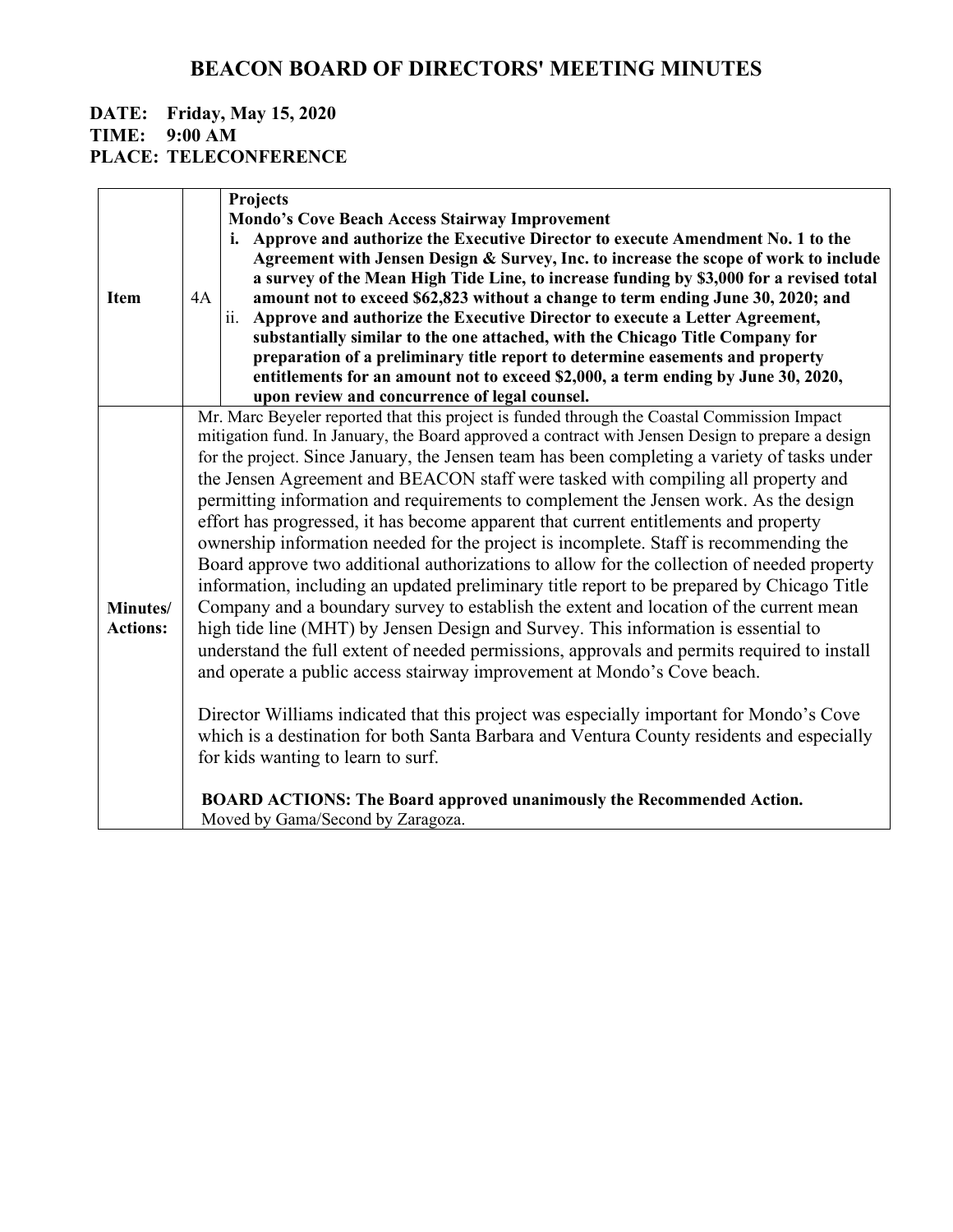#### **DATE: Friday, May 15, 2020 TIME: 9:00 AM**

**PLACE: TELECONFERENCE**

| <b>Item</b>                 | <b>Board Members Reports.</b><br>5A                                                                                                                                                                                                                                                                                                                                                                                                                                                                                                                                                                                                                                                                                                                                                                                                                                                                                                                                                                                                                                                                                                                                                                                                                                                                                                                                                                                                                                                                                                                                                                                                                                                                                                                                                                                                                                                                                                                                                                                                                                                                                                                                                                                                                                                                                                                                                                                                                                                                                                                                                                                                                                                                                                                          |
|-----------------------------|--------------------------------------------------------------------------------------------------------------------------------------------------------------------------------------------------------------------------------------------------------------------------------------------------------------------------------------------------------------------------------------------------------------------------------------------------------------------------------------------------------------------------------------------------------------------------------------------------------------------------------------------------------------------------------------------------------------------------------------------------------------------------------------------------------------------------------------------------------------------------------------------------------------------------------------------------------------------------------------------------------------------------------------------------------------------------------------------------------------------------------------------------------------------------------------------------------------------------------------------------------------------------------------------------------------------------------------------------------------------------------------------------------------------------------------------------------------------------------------------------------------------------------------------------------------------------------------------------------------------------------------------------------------------------------------------------------------------------------------------------------------------------------------------------------------------------------------------------------------------------------------------------------------------------------------------------------------------------------------------------------------------------------------------------------------------------------------------------------------------------------------------------------------------------------------------------------------------------------------------------------------------------------------------------------------------------------------------------------------------------------------------------------------------------------------------------------------------------------------------------------------------------------------------------------------------------------------------------------------------------------------------------------------------------------------------------------------------------------------------------------------|
|                             | <b>Board members Reports and Updates.</b>                                                                                                                                                                                                                                                                                                                                                                                                                                                                                                                                                                                                                                                                                                                                                                                                                                                                                                                                                                                                                                                                                                                                                                                                                                                                                                                                                                                                                                                                                                                                                                                                                                                                                                                                                                                                                                                                                                                                                                                                                                                                                                                                                                                                                                                                                                                                                                                                                                                                                                                                                                                                                                                                                                                    |
| Minutes/<br><b>Actions:</b> | Director Friedman indicated that the City of SB SLR subcommittee had postponed its outreach<br>$\bullet$<br>effort thereby delaying the study. Mr. Friedman also indicated that he was on the League of<br>Cities Policy Committee for Environmental Quality and they are looking at SLR and short-term<br>rentals issues.<br>Director Weir indicated that the City of Ventura was addressing erosion issues at the Ventura<br>$\bullet$<br>Promenade. The City has moved 4-ton boulders under the promenade to mitigate the erosion. In<br>addition, the City is pursing with the Coastal Commission limited time parking at the parking lot<br>by the Promenade.<br>Director Shaw indicated that the City of Carpinteria has implemented a 2-hour parking time<br>$\bullet$<br>limit at coastal beach areas and includes enhanced enforcement.<br>Director Williams indicated that the City of Carpinteria was able to implement the limited time<br>$\bullet$<br>parking through an emergency permit.<br>Director Gama indicated that use of protective boulders is important, but it does accelerate<br>$\bullet$<br>erosion downcoast.<br>Director Richards indicated that the City of Goleta was supporting a California Sea grant request<br>$\bullet$<br>to fund the next phase of the Kelp Project in Goleta Bay. In addition, in March and April SB<br>County Flood Control made depositions of sediment from debris basins onto Goleta Beach. The<br>material was tested prior to placement and during placement and all result came back clean.<br>Chair Hart indicated that he had directed BEACON Staff to move forward with trying to secure<br>$\bullet$<br>approvals for a beach nourishment component of the City of Carpinteria's Rincon trail Project.<br>Director Ramirez indicated that homelessness in the City of Oxnard is an issue and along with<br>$\bullet$<br>the Ventura County the City is making great efforts to house the homeless. Unfortunately, the<br>homeless often prefer camping out at the beaches which has an impact on the natural<br>environment.<br>Director Gama indicated that a lot of the homeless set up encampments on beaches and refuse<br>$\bullet$<br>services from the local jurisdictions and this can cause trash. Volunteers have removed a<br>significant amount of trash from Orman Beach during the last 2 years.<br>Director Zaragoza commended Director Gama for his beach clean up coordination efforts over<br>$\bullet$<br>the years. Mr. Zaragoza also reported that Ventura County was moving forward with covering<br>an existing drainage channel.<br>Director Williams indicated that SB County had set up temporary shelter for homeless in hotels<br>$\bullet$<br>during COVID. |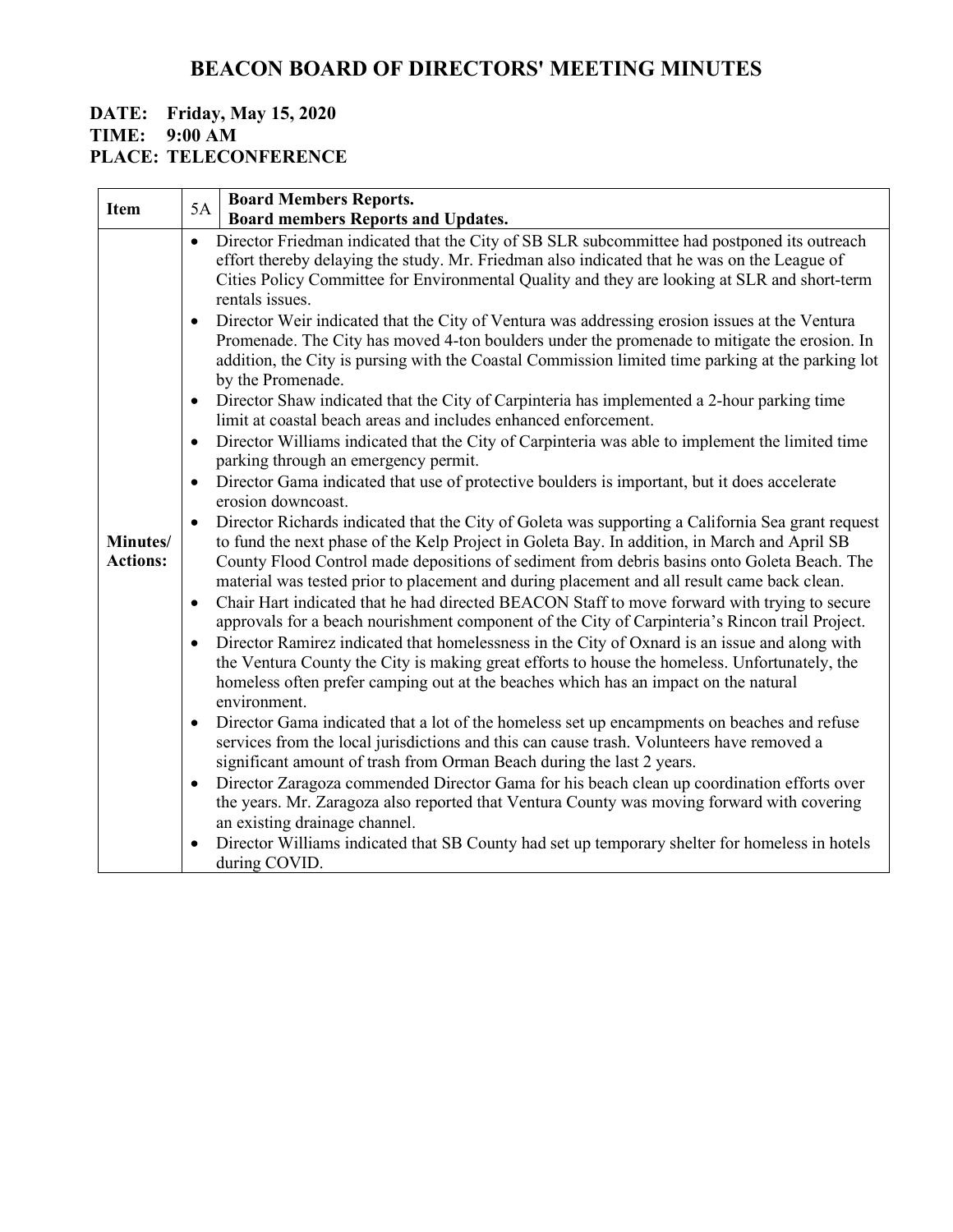# **DATE: Friday, May 15, 2020**

**TIME: 9:00 AM**

**PLACE: TELECONFERENCE**

|                 |           | <b>BEACON Organization - Executive Staff Transition 2020 -Appointment of Marc</b>                                                                                        |
|-----------------|-----------|--------------------------------------------------------------------------------------------------------------------------------------------------------------------------|
|                 |           | <b>Beyeler as Executive Director effective May 15, 2020</b>                                                                                                              |
|                 |           | <b>Recommended Action:</b>                                                                                                                                               |
|                 |           | Appoint Marc Beyeler as Executive Director, effective May 15, 2020.<br>i.                                                                                                |
| <b>Item</b>     | 5B1       | Approve and authorize the Chair to execute Amendment No. 3 to the<br>ii.                                                                                                 |
|                 |           | Agreement with MBA Consultants to increase the scope of work to include                                                                                                  |
|                 |           | Marc Beyeler serving as the Executive Director of BEACON without a                                                                                                       |
|                 |           | change in the total amount not to exceed \$64,250 and no change to the                                                                                                   |
|                 |           | period of performance ending June 30, 2020.                                                                                                                              |
|                 | $\bullet$ | Brian Brennan reported that at the January 2020 Board Meeting the Board assigned Marc                                                                                    |
|                 |           | Beyeler to position of Deputy Executive Director. Mr. Brennan continued that based on the time                                                                           |
|                 |           | he needed to spend on COVID issues for the County of Ventura, he strongly recommended that                                                                               |
|                 |           | Mr. Beyeler be appointed to the Executive Director position and that the Board approve the                                                                               |
|                 |           | related scope change to his agreement.                                                                                                                                   |
|                 |           | Mr. Beyeler indicated that he has been working closely with the Transition Subcommittee over                                                                             |
|                 |           | the last four months and is excited to take on this new role.                                                                                                            |
|                 | $\bullet$ | Chair Hart expressed his immense thanks to Brian Brennan for his many years of amazing                                                                                   |
|                 |           | service to BEACON and he is fully supportive of bringing on Marc to take over the mantel of                                                                              |
|                 |           | Executive Director. Mr. Hart also thanked the Transition Subcommittee for it excellent work.                                                                             |
|                 |           | Director Zaragoza commended Brian Brennan for his outstanding work and was also supportive                                                                               |
|                 |           | of the transition to Marc Beyeler.                                                                                                                                       |
|                 | $\bullet$ | Director Ramirez thanked Brian and indicated that he has been the foundation of BEACON for<br>two decades. She also expressed support for Marc and his work with BEACON. |
| Minutes/        | $\bullet$ | Director Williams indicated that he had known Brian Brennan for twenty years and that                                                                                    |
| <b>Actions:</b> |           | BEACON owes a great dept of gratitude to Brian - BEACON as an agency would not have                                                                                      |
|                 |           | survived if not for Brian Brennan.                                                                                                                                       |
|                 | $\bullet$ | Director Weir indicated that we need a party for Brian Brennan to celebrate his decades of                                                                               |
|                 |           | services. Ms. Weir expressed that she looked forward to working with Marc.                                                                                               |
|                 | $\bullet$ | Director Shaw expressed his thanks to Brian Brennan for all he has done for BEACON and the                                                                               |
|                 |           | City of Carpinteria. Mr. Shaw also stated that he believed the transition to Marc will be                                                                                |
|                 |           | extremely easy.                                                                                                                                                          |
|                 | $\bullet$ | Mr. Brennan indicated that Dr. Bailard also played a vital role in the survival of BEACON and<br>he also needs to be celebrated.                                         |
|                 |           | Director Friedman thanked Brian Brennan. He recalled what a great help Brian was back when<br>Mr. Friedman was a staffer for the then Supervisor Carbajal.               |
|                 | $\bullet$ | Director Gama suggested a party for Brian at the ribbon cutting for the Mondo's Cove                                                                                     |
|                 |           | stairway's project.                                                                                                                                                      |
|                 |           | <b>BOARD ACTIONS: The Board approved unanimously the Recommended Action.</b>                                                                                             |
|                 |           | Moved by Friedman/Second by Gama.                                                                                                                                        |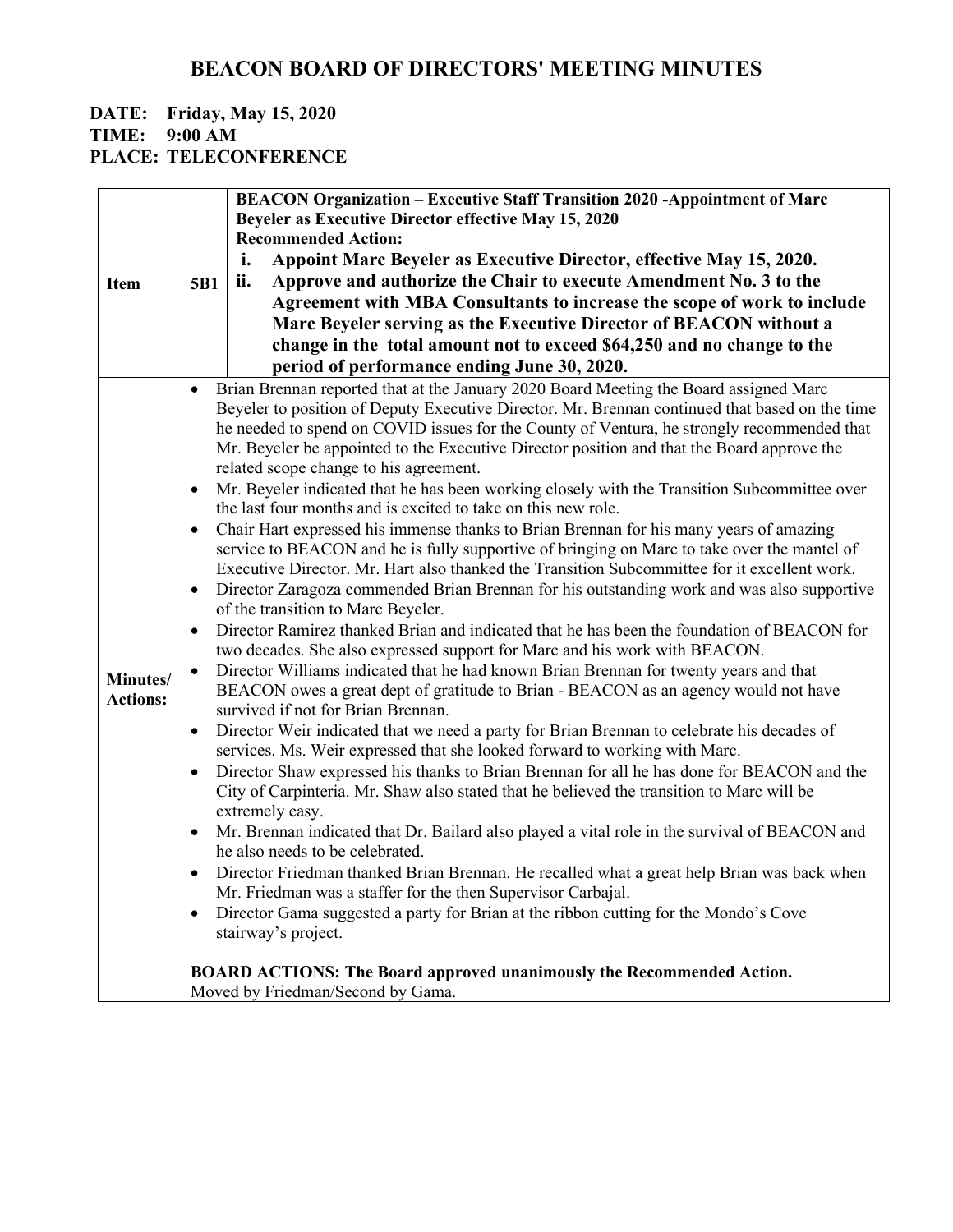#### **DATE: Friday, May 15, 2020 TIME: 9:00 AM PLACE: TELECONFERENCE**

|                 | <b>BEACON Organization - Membership Dues.</b>                                                                                                                                                        |  |  |  |
|-----------------|------------------------------------------------------------------------------------------------------------------------------------------------------------------------------------------------------|--|--|--|
| <b>Item</b>     | i. Receive and review Staff Report on membership dues increase.<br>5B <sub>2</sub>                                                                                                                   |  |  |  |
|                 | ii. Discuss and direct Staff to return in July 2020 with specific membership dues                                                                                                                    |  |  |  |
|                 | increases.                                                                                                                                                                                           |  |  |  |
|                 | Mr. Marc Beyeler - Executive Director:                                                                                                                                                               |  |  |  |
|                 | Staff has worked over last 3 months with the Transition Subcommittee and County of Ventura<br>$\bullet$                                                                                              |  |  |  |
|                 | HR Department to come up with funding options for an Executive Director.<br>Three options were identified:<br>$\bullet$                                                                              |  |  |  |
|                 | 100% increase in membership dues which could fund a full time Executive Director.<br>$\bullet$                                                                                                       |  |  |  |
|                 | 75% increase in membership dues which could fund a full-time Executive Director but would<br>$\bullet$                                                                                               |  |  |  |
|                 | also require use of contingency funds.                                                                                                                                                               |  |  |  |
|                 | CPI cost increase only which would fund a part-time Executive Director and would also expend<br>$\bullet$                                                                                            |  |  |  |
|                 | a large portion of contingency.                                                                                                                                                                      |  |  |  |
|                 | Mr. Beyeler reported that generally the consensus at the February and April Transition                                                                                                               |  |  |  |
|                 | Subcommittee meetings was that the 100% option is best but that member agencies should                                                                                                               |  |  |  |
|                 | contribute what they can afford. In addition, consensus was that the membership dues increase                                                                                                        |  |  |  |
|                 | decision would be postponed till the July Board meeting once member agencies have adopted their                                                                                                      |  |  |  |
|                 | own budgets.                                                                                                                                                                                         |  |  |  |
|                 | Chair Hart (County of SB) indicated that he felt the recommendations of the Subcommittee<br>$\bullet$                                                                                                |  |  |  |
| Minutes/        | makes sense. The County of SB has included the 100% membership dues increase in its FY20-                                                                                                            |  |  |  |
| <b>Actions:</b> | 21 Budget.                                                                                                                                                                                           |  |  |  |
|                 | Director Zaragoza (County of Ventura) reported that the County of Ventura supports the 100%<br>$\bullet$<br>membership dues increase.                                                                |  |  |  |
|                 | Director Ramirez (City of Oxnard) reported that she was unsure what the City of Oxnard had<br>$\bullet$                                                                                              |  |  |  |
|                 | included in the FY 20-21 Budget, but she would be speaking to the City Manager.                                                                                                                      |  |  |  |
|                 | Director Friedman (City of SB) reported that he has asked the City Manager to go with the<br>$\bullet$                                                                                               |  |  |  |
|                 | 100% increase. He also stated that SLR is not going away and the need for a regional coastal<br>agency is more critical now than ever.                                                               |  |  |  |
|                 | Director Shaw (City of Carpinteria) reported that he had discussed this item with the City<br>$\bullet$                                                                                              |  |  |  |
|                 | Manager, and he believed the that the 100% increase would be included in the FY 20-21                                                                                                                |  |  |  |
|                 |                                                                                                                                                                                                      |  |  |  |
|                 | Budget.                                                                                                                                                                                              |  |  |  |
|                 | Director Weir (City of Ventura) reported that the 100% increase is included in the Draft FY 20-<br>$\bullet$<br>21 Budget.                                                                           |  |  |  |
|                 | Director Richards (City of Goleta) reported that the 100% increase is included in the Draft FY<br>$\bullet$                                                                                          |  |  |  |
|                 | 20-21 Budget. The City's budget hearings are yet to happen.                                                                                                                                          |  |  |  |
|                 | Director Gama (City of Port Hueneme) indicated that he would advocate to the Council the<br>$\bullet$<br>100% increase. Mr. Gama felt the increase was a nominal investment compared to overall City |  |  |  |